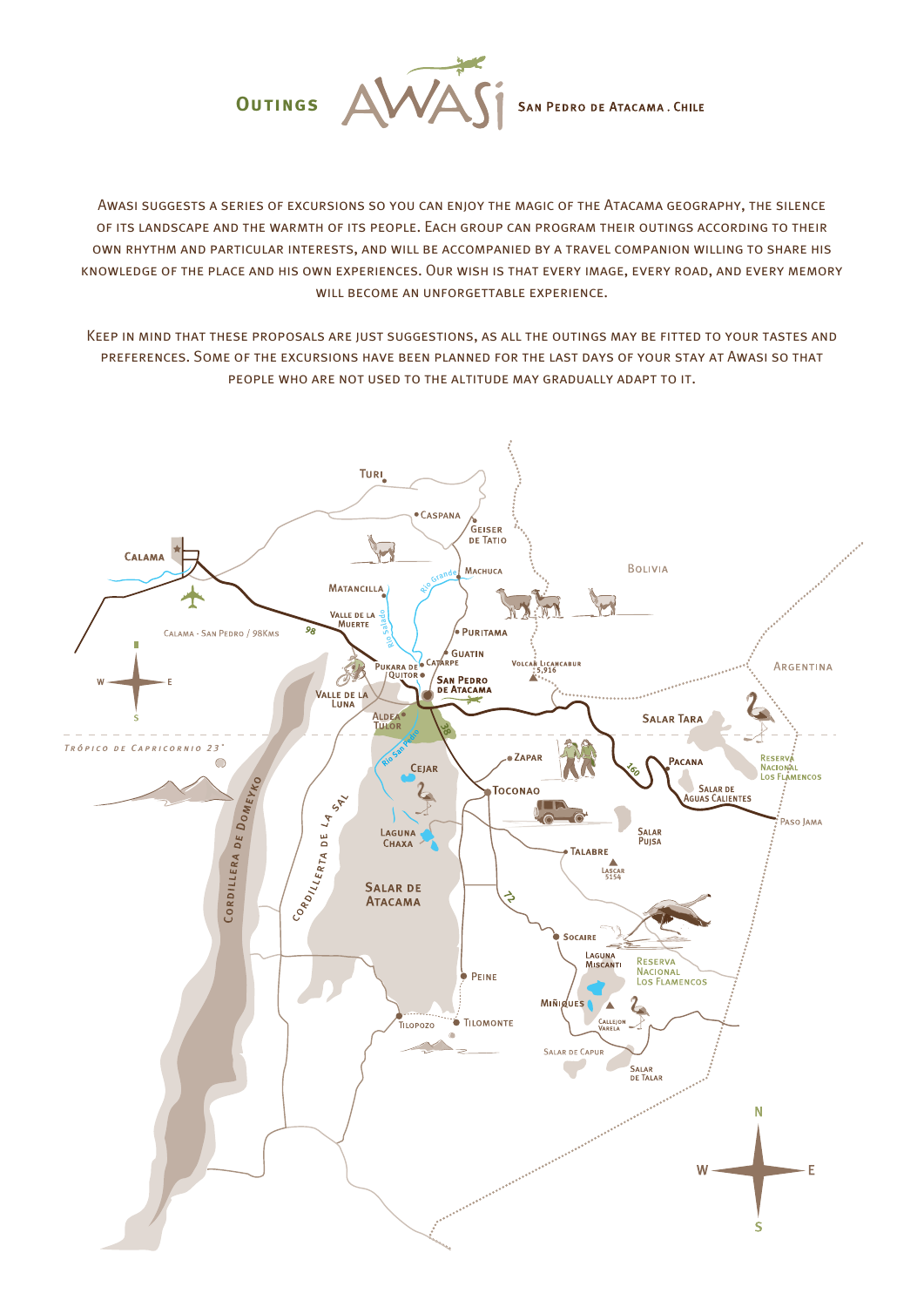# **HALF-DAY PRIVATE, 4 WHEEL-DRIVE JEEP EXCURSIONS**

**Atacama History** (8.000 feet above sea level)

Departure: Morning or afternoon.

**JEEP RIDE: 18.6 miles (round trip)** 

FOOT HIKE: 4.3 miles approx. (Just Quitor Pukara and Museum)

Duration: 3 hours approx.

**Outings** 

This excursion is a fascinating trip through time. We leave Awasi in jeep and drive to the Quitor Pukara, an Atacama fortress dating back to 1.000 AD, located in the Ayllu of Quitor, about 2 miles from San Pedro. We ascend the ruins and from their height, we enjoy a privileged view of the Andes, the San Pedro River and the zone's cultivation. Then we continue on to the town of Tulor, located some 6 miles from San Pedro and one of the first and most important Atacamenian settlements, dating back to 800 BC. Here we will visit the excavation site of the ruins and the reconstruction of original homes, created according to the criterion of archaeologists. Finally, you have the option to visit the Father LePaige Archeological Museum, where Atacamenian history is revealed in rich detail. For those who wish to immerse themselves in our history and in Atacamenian or "Lickanantai" culture, as well as understand why San Pedro is Chile's archaeological capital, this is an absolute must. Level of difficulty: Easy.

WHAT TO BRING ALONG: Sunscreen, sunglasses, a hat, closed toe walking shoes, and a bottle of Awasi water.

**WALK AROUND TOWN** (8.000 FASL)

Departure: Morning or afternoon.

FOOT HIKE: 1.25 miles

Duration: 2 hours approx.

This is an ideal walk to get to know San Pedro and its history, seeing beyond its restaurants and shops. We leave Awasi and head to the old downtown, with a guided tour of the Father LePaige Museum, the town square, the town church, the house of Pedro de Valdivia, the craft market and the main street. Level of difficulty: Easy.

WHAT TO BRING ALONG: Sunscreen, sunglasses, a hat, closed toe walking shoes, and a bottle of Awasi water.

### **Toconao and Atacama Salt Flats** (7.500 fasl)

Departure: Morning or afternoon. JEEP RIDE: 67 miles (round trip)

Duration: 4 hours approx.

The jeep leaves Awasi heading south on a paved road towards the Salt Lake.

After about 24 miles, we reach the town of Toconao, famous for its buildings made of liparite volcanic stone. There, we can visit its church and historic bell tower, as well as visit the booths of craftspeople who offer their goods in the square. Next to Toconao is Jere creek, a canyon with the only running fresh water in these surroundings. This spring crosses and irrigates a rich orchard of fruit trees and farmed vegetables. Then, we continue on to Chaxa pond, a National Reserve located at the Atacama Salt Flat. This pond is surrounded by salt crusts and gypsum produced by the evaporation of salty ground water. Here we can observe the flamingoes that inhabit the Salt Flat, as well as other native bird species. This is undoubtedly a landscape of captivating beauty from which you can see the Domeyko Range, the Salt Range and the Andes Range - a panorama that becomes particularly splendid at dusk.

Level of difficulty: Easy.

WHAT TO BRING ALONG: Sunscreen, sunglasses, a hat, windbreaker or coat (in the evening), closed toe walking shoes, and a bottle of Awasi water.

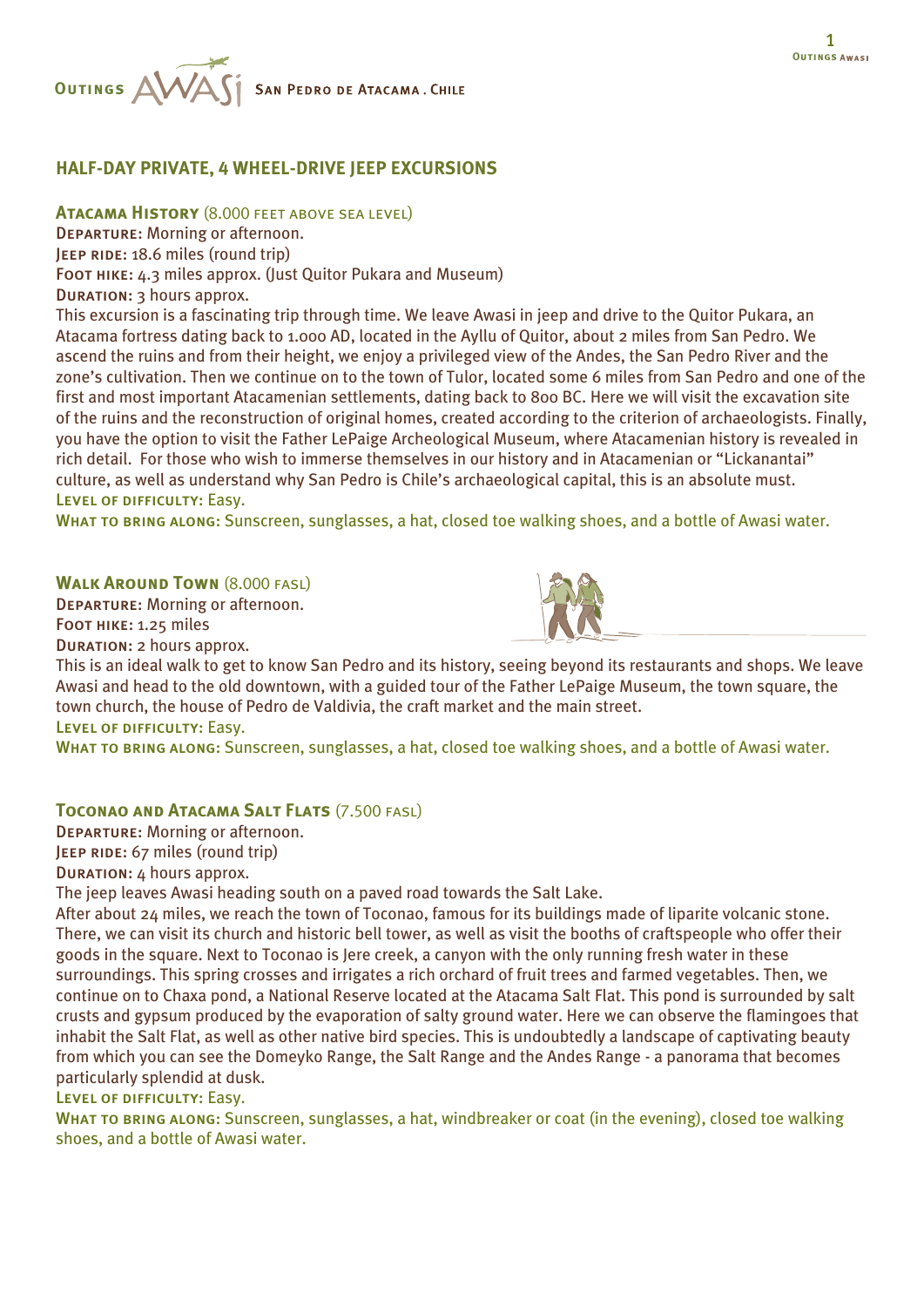#### **Moon Valley** (8.200 fasl)

Departure: Morning or afternoon JEEP RIDE: 25 miles (round trip)

DURATION: 3 hours approx.

We leave Awasi and head west towards the Salt Range, where we will find Moon Valley, located some 15 minutes away. Its name speaks of the landscape's magic we are about to visit. As the tour progresses, we stop at various lookouts and observe the geological formations which, added to the action of wind and water, have created a geographical relief reminiscent of the inhospitable beauty of the lunar surface. In the morning, you can relish the silence and solitude of this magnificent landscape; in the evening, enjoy the sunset as it subtly changes colors over the mountains.

### Level of difficulty: Easy.

WHAT TO BRING ALONG: Sunscreen, sunglasses, a hat, windbreaker or coat (in the evening), closed toe walking shoes, and a bottle of Awasi water.

#### **CEJAR POND** (7.500 FASL)

Departure: Morning or afternoon.

Jeep ride: 23 miles (round trip)

Duration: 3 hours approx.

We leave Awasi by car and head south, crossing part of the ayllus that are farthest away from San Pedro, and then turn onto a dirt road with a marvelous view of the three surrounding mountain ranges (the Andes, the Salt, and the Domeyko). After some 11 miles, we reach Cejar, a set of three ponds located in the middle of the Salt Flat and in one of which we can bathe. Given its high salt concentration, you can not only float on the water, but cannot sink, a phenomenon similar to that found in the Dead Sea (Israel). In this place we can watch birds that live in the Salt Flat zone and enjoy a privileged view of the surrounding mountain ranges whose forms and colors reflect in the deep blue of its waters. This outing is also optional on bicycle, a ride that takes approximately 1 hour and forty-five minutes, returning to the Hotel by car (See Cejar on Bike) Level of difficulty: Easy.

WHAT TO BRING ALONG: Sunscreen, sunglasses, a hat, bathing suit, water shoes and a bottle of Awasi water.

### **Catarpe** (8.200 fasl)

Departure: Morning or afternoon. JEEP RIDE: 12 miles (round trip)

Duration: 3 hours approx.

Heading north from Awasi in jeep, we pass through the Quitor Ayllu, famous for its pukara fortress (See Atacama Culture), and cross the San Pedro River. From here, we will stop in different places, soak up local Atacamenian history and enjoy a new view of the Salt Range. We recommend visiting the tunnel through which the old road to Calama passed, where you can enjoy a splendid view of the Andes mountain range and the valley at your feet. We can also walk around Devil's Creek and appreciate its strange gypsum and clay formations. Over a hill in the distance, you can see the ruins of a "tambo incaico," an administration center from the Incan era.

We will continue through the Catarpe ayllu and come to the small San Isidro chapel, situated on a small hill from where we can admire the valley at its fullest.

LEVEL OF DIFFICULTY: Easy; 15 minute hike up an inclined trail to visit the tambo incaico.

WHAT TO BRING ALONG: Sunscreen, sunglasses, a hat, windbreaker, closed toe walking shoes, and a bottle of awasi water.

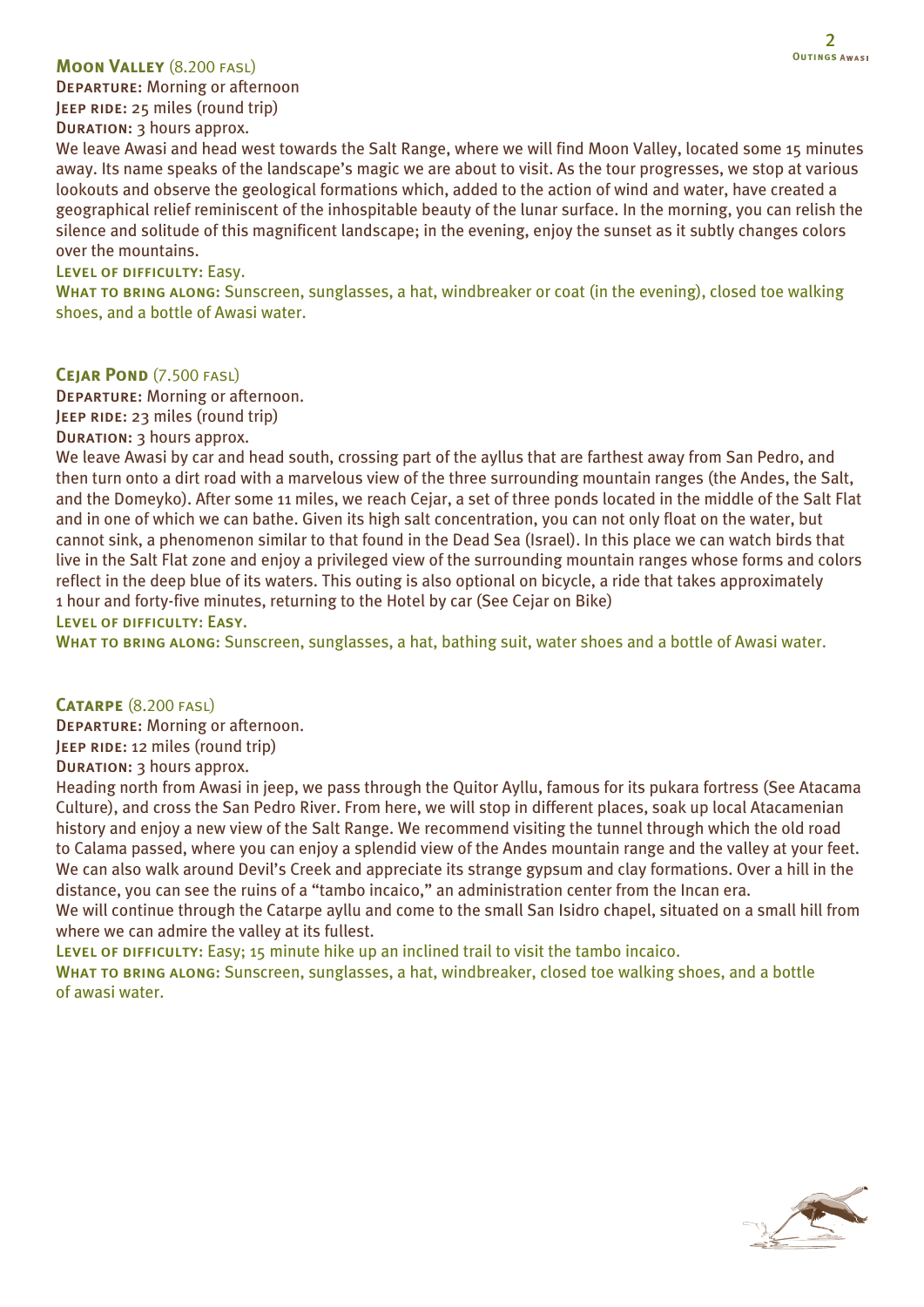### **Matancilla - Yerbas Buenas**

Departure: Morning or afternoon.

JEEP RIDE: 112 miles (round trip) Duration: 4 hours approx.

We set out on a highway towards Calama, turning north after 28 miles. Upon reaching a place called Yerbas Buenas, we walk around and observe the rock engravings (petroglyphs) created by the inhabitants of the Salt Flat Basin nearly 3 thousand years ago. Next, we follow a road that leads us to Matancilla, a zone of valleys surrounded by striking, multicolored hills where vibrant grey, green, red and orange colors coat the mountainside of the Domeyko range. In jeep or on foot, you can see a landscape completely different from that seen near San Pedro.

### Level of difficulty: Easy.

WHAT TO BRING ALONG: Sunscreen, sunglasses, a hat, windbreaker for the evening, closed toe walking shoes, and a bottle of Awasi water.

#### **PURITAMA (11.000 FASL)**

Departure: Morning or afternoon. JEEP RIDE: 38 miles (round trip) DURATION: 3 hours approx.

The road to the hot springs provides a new view of the Andean mountain range, with marked color changes in its formations and vegetation characterized by the appearance of the first high altitude cacti and tall shrubs. Upon reaching the hot springs, we head down the creek to the pools, which are surrounded by native vegetation that also acts as a shelter for different bird species. There are 7 different pools to choose from, ranging in temperature from 86˚F to 92˚F, which makes them ideal for relaxation. The quality of the waters and the natural setting invite you to enjoy an unforgettable experience.

Level of difficulty: Easy.

WHAT TO BRING ALONG: Sunscreen, sunglasses, a hat, bathing suit, water shoes and a bottle of Awasi water.

### **Machuca** (13.000 fasl)

Departure: Morning or afternoon.

JEEP RIDE: 56 miles (round trip)

#### Duration: 4 hours approx.

We leave Awasi heading north in the direction of Machuca, a small town inhabited by only a few Atacamenian families. Their houses are made of volcanic rock, which the locals bring from the surrounding vicinity, and their roofs of tall altiplano grass, following construction customs in the Andean altiplano. You can appreciate the beautiful view of the landscape that surrounds this town from the height of a local church: yellow hills of tall vegetation that covers wetlands where llamas graze in the company of different species of wild birds, and, in the distance, the Andes mountain range.

LEVEL OF DIFFICULTY: Easy, but it requires previous adaptation to the altitude.

WHAT TO BRING ALONG: Sunscreen, sunglasses, a hat, warm clothing and a bottle of Awasi water.

### **MACHUCA HILL (14.000 FASL)**

Departure: Morning or afternoon JEEP RIDE: 56 miles (round trip)

Duration: 4 hours approx.

We head north on the same road that takes us to the town of Machuca. After some 50 minutes, we turn towards Machuca Hill, climbing a steep road that changes yellow in color as the tall highland grass starts to overtake the area. This is one of the few places where you can see llareta, a type of brush ideal for combustion. We reach 14.000 FASL, where the landscape opens up to give us a 360˚ view of the Andes mountain range on one side, the Salt and Domeyko ranges on the other, the town of Machuca in the north, the rivers that flow down the mountains, and the Salt Flat Basin in the distance to the south. Here, from the peak, you realize how small you are in comparison to the grandeur of the altiplanic scene.



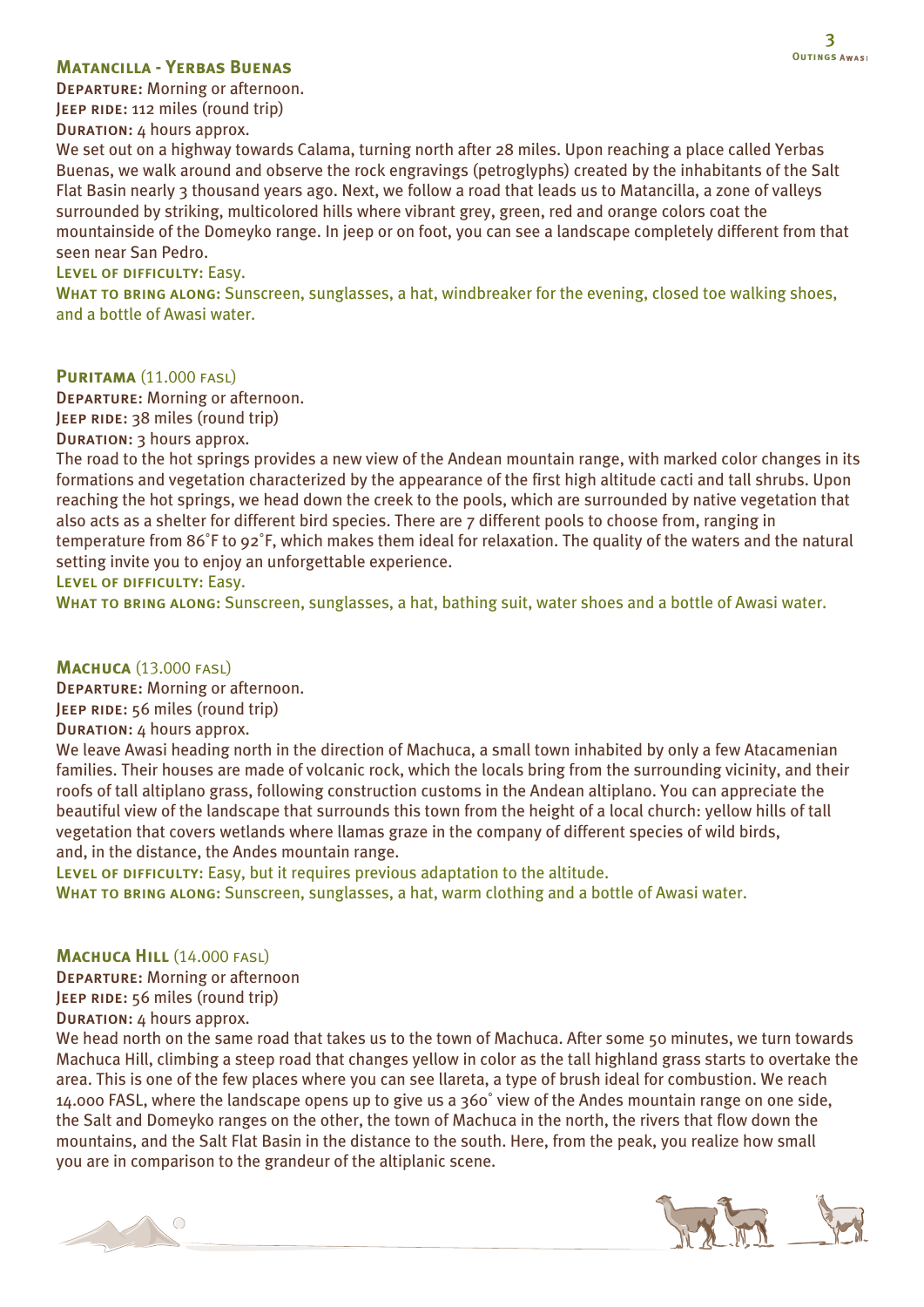LEVEL OF DIFFICULTY: Easy, but requires previous adaptation to the altitude. WHAT TO BRING ALONG: Sunscreen, sunglasses, a hat, hiking shoes, warm clothing for the wind and a bottle of Awasi water.

## **FULL DAY OUTINGS**

### **HIGHLAND SALT FLATS** (13.800 FASL)

Recommended departure: 9:30 / Return: 17:30

JEEP RIDE: 205 miles (round trip)

Duration: All day.

We leave Awasi heading south and visit the towns of Toconao and Socaire (10.600 FASL). Along the way, we will see different types of landscapes, including dry desserts, small oases, high altitude vegetation and a mountain landscape in all its magnitude. Intertwined with the scenery, we will be able to see vicunas, among other wild species. We will be surprised by the immensity and inhospitable beauty of the Tuyajtu and Aguas Calientes salt flats - where we will eat lunch - with their turquoise colored ponds inhabited by wild ducks and flamingoes. LEVEL OF DIFFICULTY: Easy, but requires previous adaptation to the altitude

WHAT TO BRING ALONG: Sunscreen, sunglasses, windbreaker, warm clothing, long pants, closed toe walking shoes, a hat, gloves, and a bottle of Awasi water.

#### **Miscanti and Miñiques** (14.100 fasl)

Recommended departure: 9:30 / Return: 17:00

JEEP RIDE: 124 miles (round trip)

Duratioin: All day.

A spectacular encounter with the highland landscape. We leave Awasi taking the road south and visit the towns of Toconao and Socaire (10.600 ft). We continue along the road leading to Argentina (Paso Sico) and then head towards Miscanti and Miñique Ponds, which are part of Los Flamencos National Reserve (14.100 ft). The main features of the place are its intensely blue ponds and native birds such, as the tagua and the blanquillo. This outing includes lunch and, possibly, an optional visit to the Highland Salt Flats.

LEVEL OF DIFFICULTY: Easy, but requires previous adaptation to the altitude.

WHAT TO BRING ALONG: Sunscreen, sunglasses, windbreaker, warm clothing, long pants, closed toe walking shoes, a hat, gloves, and a bottle of Awasi water.

### **Tara Salt Flat** (14.100 fasl)

Recommended departure: 9:30 / Return: 16:30 JEEP RIDE: 143 miles (round trip) Duration: All day.

We leave San Pedro on an international highway heading towards Bolivia (Paso Hito Cajón) and Argentina (Paso Jama) to reach the Licancabur Volcano (19.410 FASL) and the Juriques Volcano (18.830 FASL), two impressive mountains that appear unreachable when seen from town.

We continue along the altiplano, passing the fertile lowlands of River Quepiaco where we can see vicuñas, flamencos and wild ducks. Then, we arrive at the incredible rock formations of Pakana Monk (15.100 FASL) - true wonders of nature. We will abandon the paved road, and follow a trail that leads us to enormous rock cliffs which surround the Tara Salt Flat (13.800 FASL). Here we will enjoy our lunch with a spectacular view of Lake Tara and the mountains that surround it.

It is too arduous a task to put into words what the majesty of this landscape awakens in us is - it is better just to live it. LEVEL OF DIFFICULTY: Easy, but requires previous adaptation to the altitude.

WHAT TO BRING ALONG: Sunscreen, sunglasses, windbreaker, warm clothing, long pants, closed toe walking shoes, a hat, gloves, and a bottle of Awasi water.

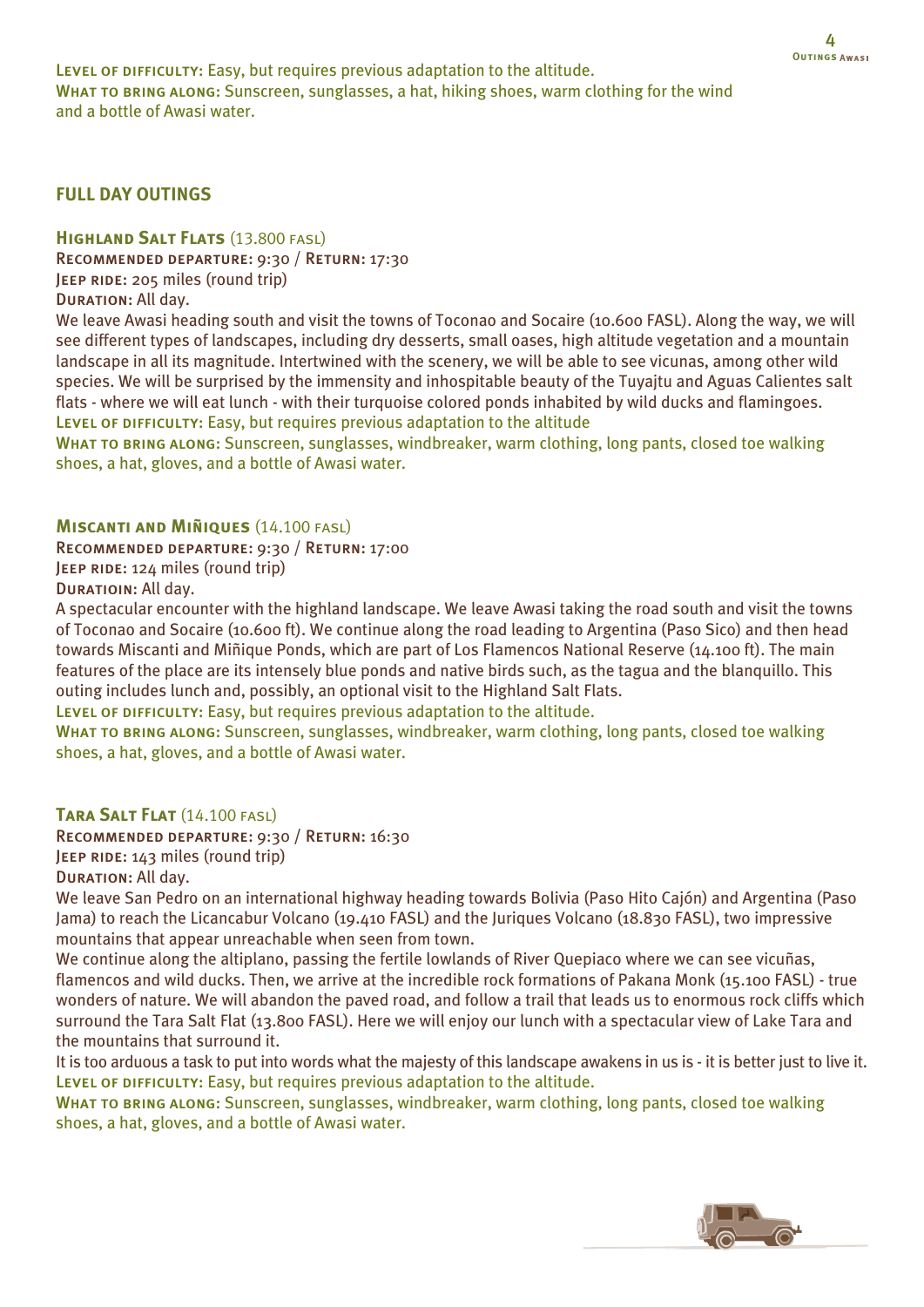### **Tatio Geyser** (14.200 fasl)

Departure: Dawn JEEP RIDE: 112 miles (round trip) Duration: 6-7 hours approx.

We set out north while it is still dark out and as we advance we can see the contour of the Andes Range along with a spectacular view of a starlit sky. After an hour and a half on the road, we reach the Geothermic Camp of Tatio: Underground springs that gush out intermittently in the form of imposing steam and hot water columns. After having walked around, we will have breakfast while enjoying the sunrise, the landscape and the peculiarity of its fumaroles. Before returning to Awasi, there is the option to visit the town of Machuca (See Machuca) or stop at the Puritama hot springs, where we can bathe and enjoy an appetizer.

LEVEL OF DIFFICULTY: Easy, but requires previous adaptation to the altitude.

WHAT TO BRING ALONG: Sunscreen, sunglasses, windbreaker, warm clothing, long pants, closed toes walking shoes, a hat, gloves, and a bottle of Awasi water.

### **Towns of Alto Loa: Caspana, Chiu Chiu, Lasana** (14.100 fasl)

RECOMMENDED DEPARTURE: 9:30 / RETURN: 17:30 (It is possible to finish at the airport) JEEP RIDE: 236 miles (round trip)

Duration: All day

We leave Awasi heading north, crossing the highland ravines and wetlands filled with flora and fauna unique to the area. After about an hour, we redirect towards Caspana, the Atacamenian town which has most strongly maintained its traditions and customs. The townspeople of Caspana still farm on traditional terraces and you can visit the historic sector of the town, with Incan style, dry-stone wall construction.

Next, we stop at the Chiu-Chiu village where we will visit what is considered to be the oldest church in Chile, constructed in the 16th century and dedicated to Saint Francis of Assisi. Then we will head towards Lasana, where 7.5 miles of crops lead us to an impressive Pukara, an Atacamenian fortress from which the locals defended themselves against possible conquests. Afterwards, we will return to the highway and head towards San Pedro or the airport if the outing coincides with the end of your trip to Atacama.

LEVEL OF DIFFICULTY: Easy, but requires previous adaptation to the altitude.

WHAT TO BRING ALONG: Sunscreen, sunglasses, a hat, closed toe walking shoes, warm clothing and a bottle of Awasi water.

### **Rio Grande** (10.500 fasl)

Recommended departure: 9:30 / Return: 16:30

JEEP RIDE: 112 miles (round trip)

Duration: All day

This is not one of the most frequent tour visits, but it is especially attractive. We take the highway from Awasi heading towards Calama and after around 28 miles, turn towards Rio Grande. We will visit the ancient petroglyphs in Yerbas Buenas and see astounding colors in Valley Arco Iris. After travelling over a steep road, we come to the town of Santiago del Rio Grande. From there, we enjoy a spectacular view of the valley, its farming terraces and animal corrals, and the giant cacti that grow on the creek hillside.

We head down to the town where we walk around, visit the church and the farming sectors, and stop to have lunch next to the river.

Level of difficulty: Easy.

WHAT TO BRING ALONG: Sunscreen, sunglasses, a hat, closed toe walking shoes, wamr clothing and a bottle of Awasi water.

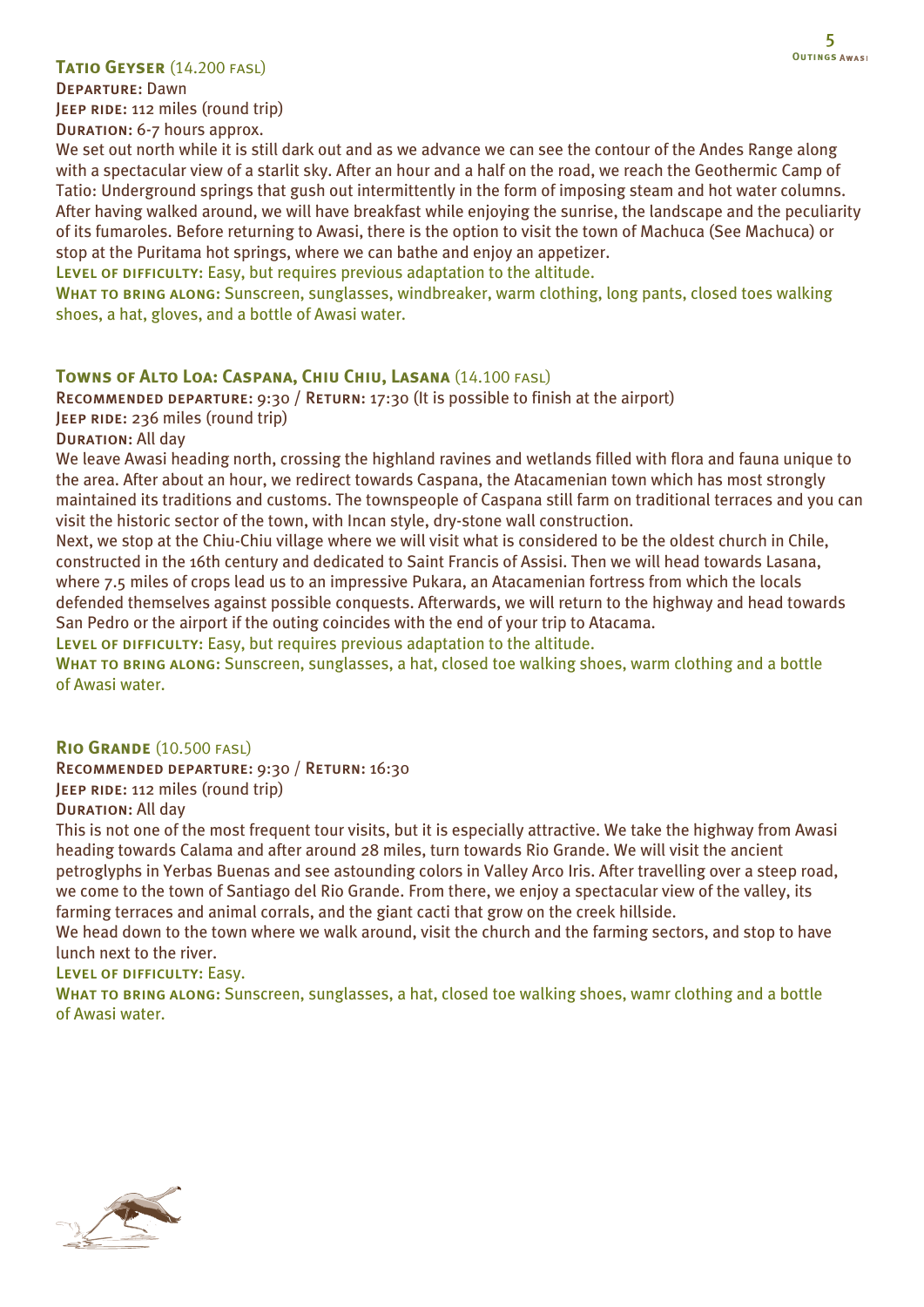### **San Bartolo** (8.530 fasl)

Recommended departure: 9:30 / Return: 16:30 JEEP RIDE: 50 miles (round trip) **DURATION: All day** 

We leave Awasi on the highway towards Calama and head east after around 15 minutes. We abandon the paved road and continue onward by a dirt road that leads us on a trip through time: First, we stop to see the petroglyphs at Coca Rock and then at the Salt River. Next, we walk to the San Bartolo hacienda where the Rio Grande flows, nourishing the surrounding greenery, native trees and wide variety of bird life. Amidst the striking clay mountains that surround the area, we will find old abandoned adobe houses and ruins of what was once a fortified copper mine before it fell into disuse in 1935 after a landslide. Afterwards, we will enjoy our lunch under the shade of a carob tree before returning to Awasi. There is also the option of walking from the Salt River to the Valley of Cuchabrache (See Salt River – Cuchabrache in half-day hikes) and return to the hotel by jeep from there. Level of difficulty: Easy.

WHAT TO BRING ALONG: Sunscreen, sunglasses, a hat, closed toe walking shoes, warm clothing for the afternoon and a bottle of Awasi water. Backpack and hiking shoes if you would like to do the hike afterwards.

**Talabre** (11.745 fasl)

Recommended departure: 9:30 / Return: 16:30 JEEP RIDE: 70 miles (round trip) Duration: All day

Talabre is a farming-pastoral community with a population no larger than 100 inhabitants. Twenty years ago the community moved from its original settlement to its present day location. We begin with a visit to Old Talabre, where we will take in its ruins, historic cemetery and splendid view of the active volcano Lascar. Afterwards, we will head down the ravine to New Talabre where we can walk around for an hour and admire the petroglyphs, the historic vestiges of the Atacamenians. We enjoy lunch amidst the farm and fruit trees of a local family. Upon our return to Awasi, we can visit Lake Chaxa or the town of Toconao (See Toconao and Atacama Salt Flats). This is the perfect combination of landscape, culture and history.

LEVEL OF DIFFICULTY: Intermediate.

WHAT TO BRING ALONG: Sunscreen, sunglasses, a hat, hiking shoes, long pants, warm clothing for the afternoon, backpack and a bottle of Awasi water.

### **PEINE Y TILOMONTE** (7.545 FASL)

Recommended departure: 9:30 / Return: 17:00

JEEP RIDE: 130 miles

DURATION: All day

Driving south from Awasi, we pass the town of Toconao and after around 45 miles we head west towards the Atacama Salt Flats. We arrive in Peine after about an hour and fifteen minutes and visit the church, the historic ruins of Old Viejo and a cave painting nearly 3,000 years old. After we walk around the town, we will move on to Tilomente, an oasis in the middle of the desert located 9 miles from Peine. The beautiful limestone houses here are deserted and it is difficult to find people. After strolling through the oasis, we will eat lunch in the shade of a carob tree carved by the Spanish conquistadors as they traveled through the Atacama Salt Flat Basin in the 16th century. Finally, during our return trip to San Pedro, we can visit Chaxa Lake (See Toconao and Atacama Salt Flat). Level of difficulty: Easy.

WHAT TO BRING ALONG: Sunscreen, sunglasses, a hat, closed toe walking shoes, warm clothing and a bottle of Awasi water.

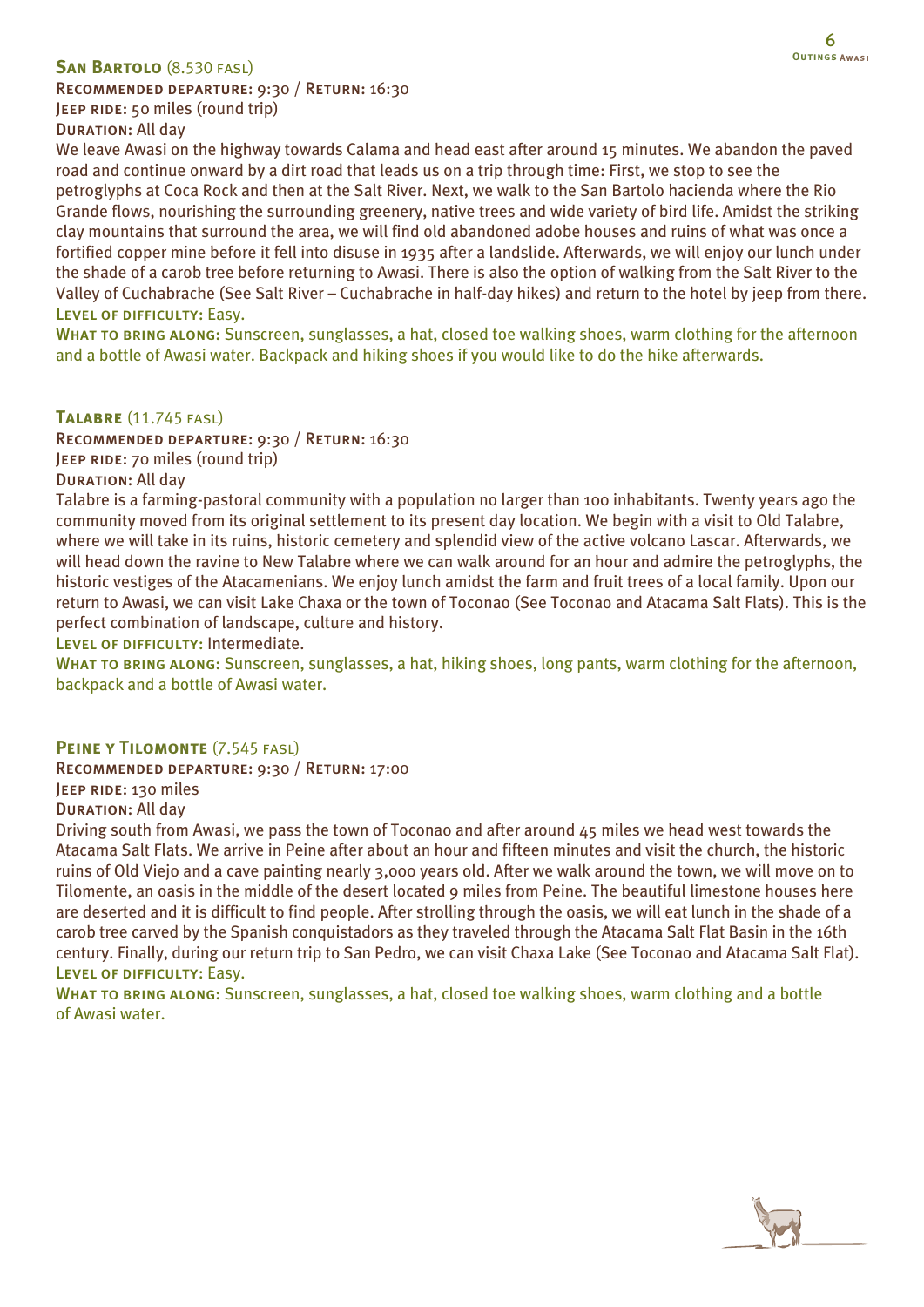### **HALF DAY HIKES**

### **Kari Canyon** (8.530 fasl)

Departure: Morning or afternoon. JEEP RIDE: 15.5 miles (rountrip) Distance on foot: 2.5 miles

Duration of hike: 1 hour 45 minutes approx.

We set out west by car from Awasi towards Calama. Nearly fifteen minutes later, we arrive at a spectacular lookout point from which we can admire the majesty of the Salt Range. Our hike here begins on a narrow trail with a ravine on one side, so it is not recommended for people with vertigo. We descend down the dunes and keep walking into the Kari Canyon, an old dry river bed where we explore caves, caverns and various small dips in the rocks. In every season of the year and every moment of the day, the special attraction of this place surprises us. It is always possible to stop in silence and hear how the crystallized salt contracts and expands with temperature changes. Once we finish our hike, we can continue on to Moon Valley by foot (See Moon Valley) and return to Awasi from there.

LEVEL OF DIFFICULTY: Intermediate.

WHAT TO BRING ALONG: Sunscreen, sunglasses, a hat, hiking shoes, a windbreaker for the afternoon, a backpack and a bottle of Awasi water.

### **MOON VALLEY: CRISANTA (8.530 FASL)**

Departure: Morning or afternoon (recommended in the afternoon with the sunset).

**JEEP RIDE: 22 miles (round trip)** 

Distance on foot: 3.1 miles

Duration of hike: 2 hours 15 minutes approx.



We set off west from Awasi towards Moon Valley, specifically towards the Three Marias, which are natural crystallized salt sculptures covered in clay. Here we reach a clearing in the Salt Range and start our hike through abandoned salt mines.

The landscape opens and closes constantly before us, revealing huge walls of compact ash and open sites from which we can gaze out over the Domeyko Range as well as see dunes composed of salt rocks and tiny sculptures. We hike over salt layers, sand dunes and clay until we reach the end of our hike: an impressive dune in the middle of the Salt Range, the reddish purple colors of the Andes and a majestic sunset over the Domeyko range. Level of difficulty: Easy.

WHAT TO BRING ALONG: Sunscreen, sunglasses, a hat, hiking shoes, a coat for the sunset, a backpack and a bottle of Awasi water.

### **GUATIN - GATCHI** (10.170 FASL)

Departure: Morning or afternoon JEEP RIDE: 37 miles (round trip) Distance on foot: 2.5 miles Duration of hike: 2 hours approx.

Diversity is the word that best describes this hike. Leaving Awasi by car, we take the road north to San Pedro and

reach a valley called Guatin, which means "Valley of the cacti." We start the hike inside a creek, along a bank of the Vilama River. A profusion of cacti, different geological formations, small waterfalls, brooks, rocks ... all this gives the place a special attraction. After hiking for an hour, we abandon the river bed and walk until we reach the archeological site of Gatchi: an old pastoral ranch that holds historic corrals restored by the Atacamenians who still use them today. We continue walking on a small trail with a marvelous view of the Andes, Salt and Domeyko ranges until we reach the jeep.

LEVEL OF DIFFICULTY: Intermediate.

WHAT TO BRING ALONG: Sunscreen, sunglasses, a hat, long pants, hiking shoes, a coat for the afternoon, a backpack and a bottle of Awasi water.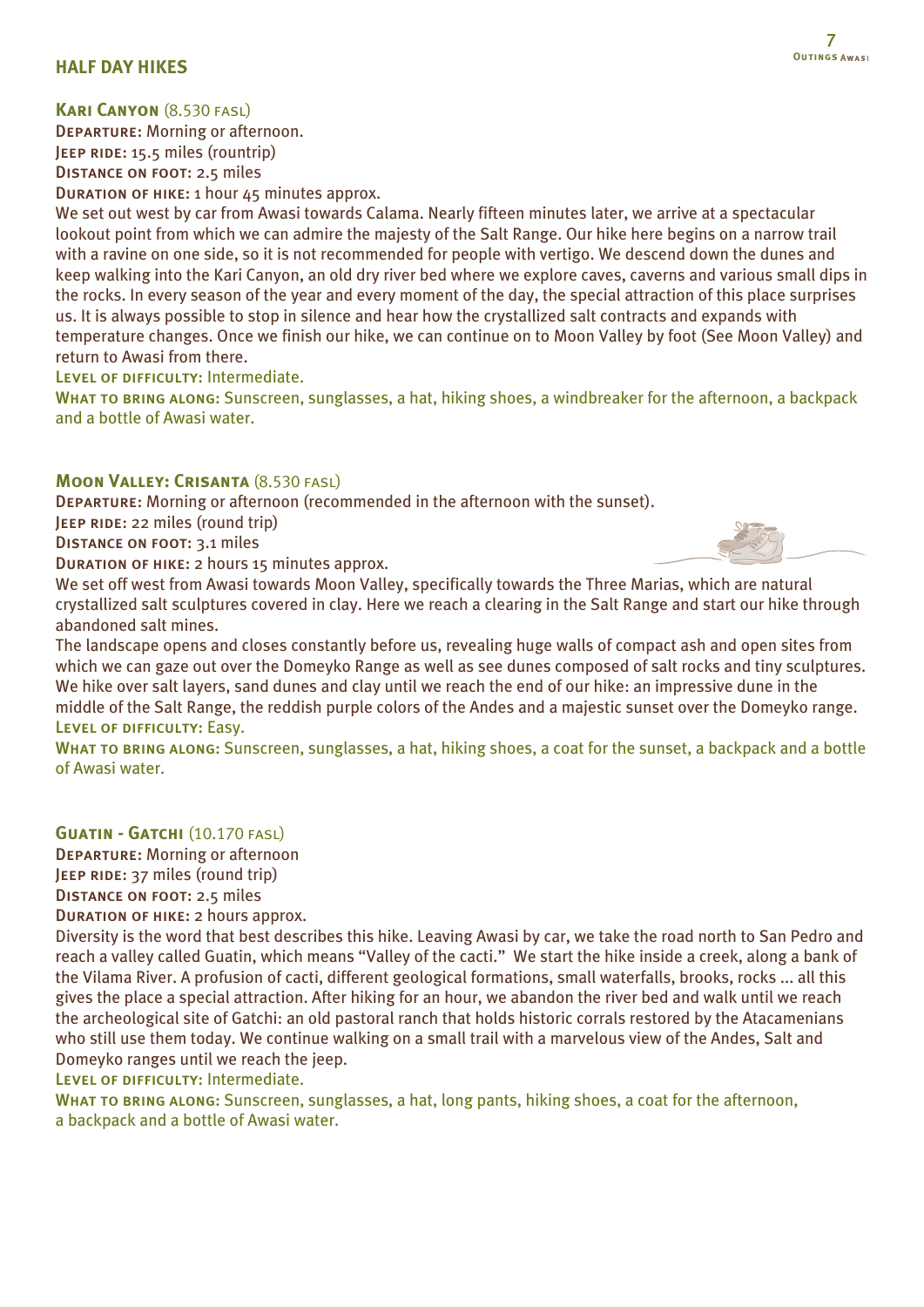### **Barrancas** (8.860 fasl)

Departure: Morning or afternoon. JEEP RIDE: 16 miles (round trip)

DISTANCE ON FOOT: 3 miles

Duration of hike: 2 hours 30 minutes approx.

Leaving San Pedro by jeep, we cross the Ayllu of Quitor where we find the Pukara with the same name (See Atacamenian History). We then take a detour to the Salt Range over an old road towards Calama that leads us to a tunnel which crosses the range. We start our hike here, first crossing this tunnel and then climbing the range. Once we reach the top, the splendid view of the Catarpe Oasis, the irregular formations of the range and the panoramic view of the Andes and Domeyko ranges, make our effort worthwhile. We follow a trail over flat terrain in the direction of San Pedro and descend a huge dune that leads us to Death Valley – the perfect culmination of this hike.

Level of difficulty: Easy.

WHAT TO BRIGN ALONG: Sunscreen, sunglasses, a hat, hiking shoes, a backpack and a bottle of Awasi water.

**Devil's Creek - Vilama** (8.200 fasl)

Departure: Morning or afternoon. JEEP RIDE: 14.5 miles (round trip) Distance on foot: 2.5 miles

Duration of the hike: 2 hours approx

After a 25 minute jeep ride from Awasi, we arrive at the fertile Catarpe Valley where we find Devil's Creek: A winding canyon in the Salt Range created by natural water and wind erosion. We begin our adventure here, crossing tunnels and appreciating the contrasts in light, until we reach a plain which offers us an extraordinary view of the landscape. We continue moving forward amidst the scarce vegetation and amazing colors until we reach a historic ranch with petroglyphs, which reveals the history of our ancestors. Once we have finished this trip through time, we will commence our return to the hotel.

LEVEL OF DIFFICULTY: Intermediate.

WHAT TO BRING ALONG: Sunscreen, sunglasses, a hat, hiking shoes, a backpack and a bottle of Awasi water.

#### **Guatin - Puritama** (10.700 fasl)

Departure: Morning JEEP RIDE: 37 miles (round trip) DISTANCE ON FOOT: 3.5 miles

Duration of the hike: 2 hours y 30 minutes approx.

Leaving Awasi headed north, we pass Guatin Valley and take a road towards Machuca. We stop at the shores of River Puritama and commence our hike towards Machuca, which is surrounded by cacti and "colas de zorro" or fox tails. We begin by climbing a slope which, given its height (11,00 FASL), will appear much more difficult than it is. Once we reach the top, we will follow a trail that leads us to the river, crossing old ranches, farming terraces and a great variety of flora and fauna. At the end of our hike, we reach the Puritama Hot Springs (See Puritama Hot Springs), an ideal spot to rest and relax after this marvelous adventure and enjoy an Awasi-style appetizer. LEVEL OF DIFFICULTY: Intermediate.

WHAT TO BRING ALONG: Sunscreen, sunglasses, a hat, long pants, hiking shoes, bathing suit, sandals, a backpack and a bottle of Awasi water.

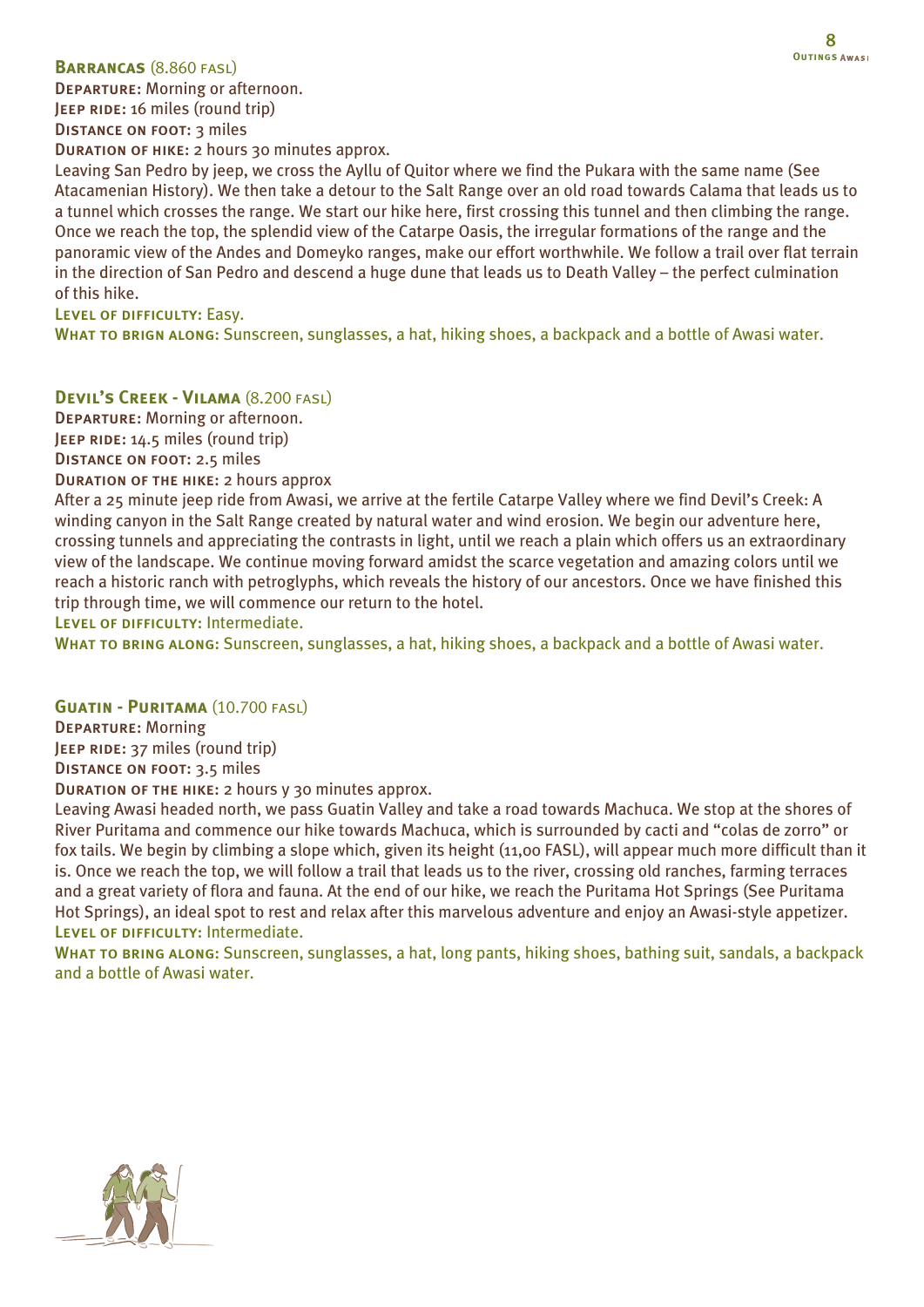### **Río Salado – Cuchabrache** (8.400 fasl)

Departure: Morning or afternoon. JEEP RIDE: 31 miles (round trip) Distance on foot: 1.4 miles Duration of hike: 2 hours approx.

Leaving Awasi headed west in the direction of Calama, we deviate north to stop and observe the petroglyphs at Coca Rock. After traveling a few more miles by jeep, we reach the starting point of our hike. We walk around Rio Grande, protected on both sides by grandiose volcanic rock walls which formed ideal structures for rock art carvings during the time of ancient pastors. Abandoning the river, we hike up a small hill and keep walking until we reach the place of our descent: a volcanic rock fall with a small trail from which we can appreciate the last petroglyphs of our hike. We meet the river once again at the end of our hike where the jeep will be waiting to take us back to Awasi.

LEVEL OF DIFFICULTY: Intermediate.

WHAT TO BRING ALONG: Sunscreen, sunglasses, a hat, hiking shoes, a backpack and a bottle of Awasi water.

#### **Tambillo – Zapar** (7.875 fasl)

Departure: Morning or afternoon

JEEP RIDE: 30 miles (round trip)

Distance on foot: 3 miles

Duration of hike: 2 hours 15 minutes approx.

After heading south from Awasi for about 15 minutes in jeep, we reroute east and enter the sector of Tabillo, an old Atacamenian settlement. In this area, covered with Tamarugos, we commence our hike.

At first we walk over sandy terrain until we reach the Zapar Ravine. Then we descend and keep moving until we meet the Pukara with the same name. Along our way, we cross the ravine intermittently, giving us the opportunity to appreciate an ancient irrigation canal that provides water to the oasis. We will walk through pastoral areas of great archaeological significance, as the fortress of Zapar constituted an important enclave in pre-Columbian times. Once we have reached the Pukara, we will enjoy one of the most amazing views of the Atacama Salt Flat and wait for the sunset with an Awasi style appetizer. There is also the option to reach the Pukara directly by jeep and wait for the sun to set.

LEVEL OF DIFFICULTY: Intermediate.

WHAT TO BRING ALONG: Sunscreen, sunglasses, a hat, warm clothing, hiking shoes, a backpack and a bottle of Awasi water.

#### **FULL DAY HIKES**

**Yerbas Buenas – Matancilla** (9.840 Fasl)

Departure: 9:30 / return: 16:00

JEEP RIDE: 93 miles (round trip)

Distance on foot: 2.8 miles

Duration of hike: 2 hours y 30 minutes approx.

After leaving Awasi in the direction of Calama, we turn northwards towards a town called Yerbas Buenas (See Yerbas Buenas – Matancilla) where we begin our hike. First, we visit an impressive volcanic rock formation and appreciate the site's petroglyphs. Then we head towards Matancilla, where we will walk through a dry riverbed and see enormous stones and pingopingo shrubbery. We keep going, passing old ranches and corrals, until a world of colors ultimately unveils itself: Following a trail forged by shepherds, we reach a breathtaking view of Rainbow Valley. We head down into the valley and conclude our hike with a delicious lunch. LEVEL OF DIFFICULTY: Easy to intermediate.

WHAT TO BRING ALONG: Sunscreen, sunglasses, a hat, hiking shoes, a backpack and a bottle of Awasi water.

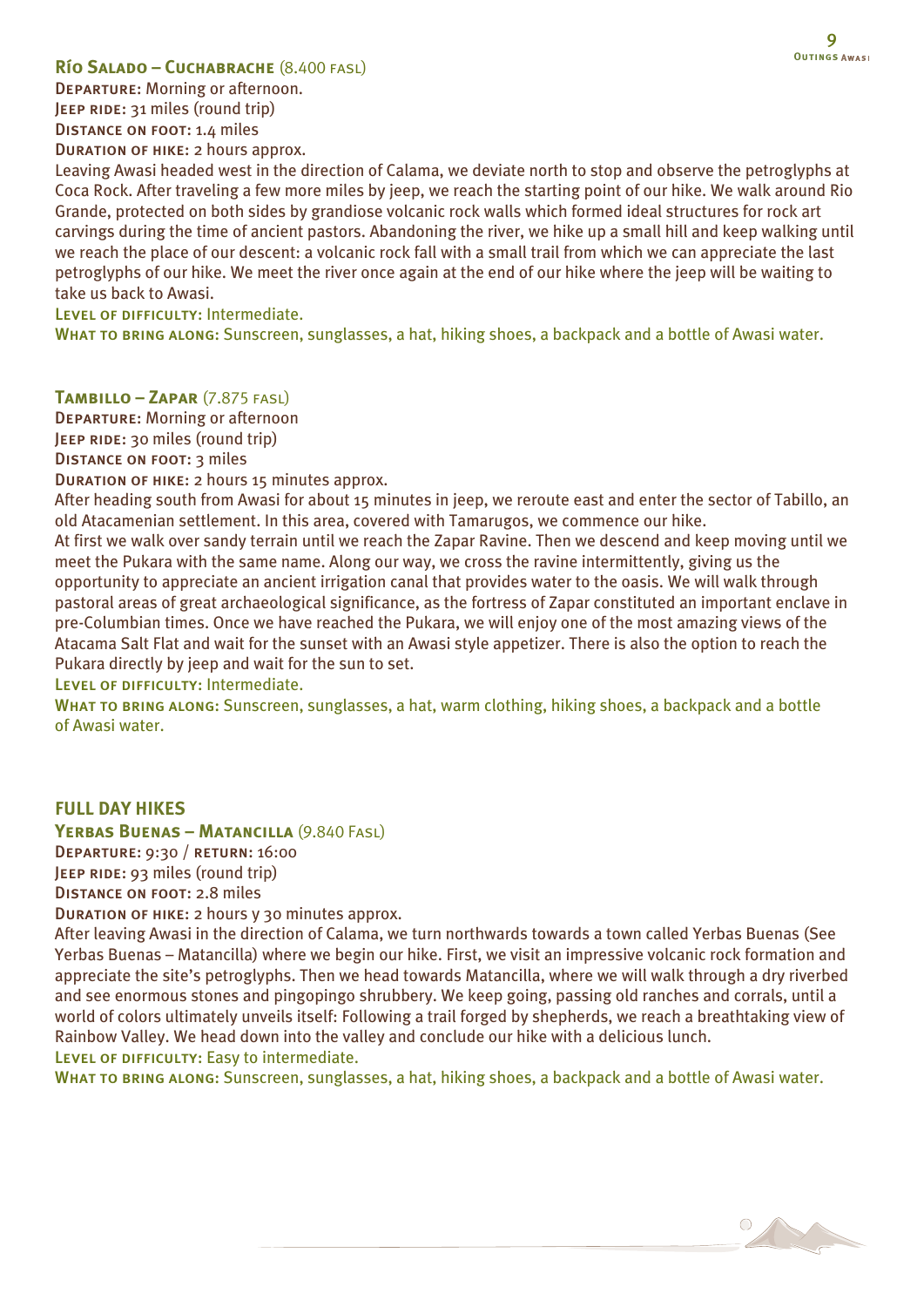### **Machuca – Río Grande** (13.120 fasl)

Recommended departure: 8:30 / Return: 17:00 JEEP RIDE: 118 miles (round trip) Distance on foot: 7.5 miles Duration of hike: 5 hours approx.

Leaving Awasi headed north, we reach the town of Machuca after some 50 minutes and begin our hike here. We start walking through green wetlands, which house different species of ducks and birds and where the llamas of the Machucan families graze. The river always at our side, we walk until we reach a place called Peñaliri: a couple of abandoned stone houses which serve as an ideal restaurant for our picnic. From here, we start a moderately challenging climb with the river below us and a landscape welcoming us with colorful mountains, immense ravines and the town of Rio Grande at our feet. We walk down to the town, passing alfalfa and garlic crops and herds of llamas, sheep and lambs. We conclude our hike in the Rio Grande Church where the jeep will be waiting to take us back to the hotel and rest after this marvelous and intense adventure.

Level of difficulty: Intermediate to difficult.

WHAT TO BRING ALONG: Sunscreen, sunglasses, warm clothes, a winter hat and gloves, hiking shoes, a backpack, and a bottle of Awasi water.

#### **Copa Coya** (14.760 fasl)

Recommended departure: 7:00 / Return: 16:00 JEEP RIDE: 115 miles (round trip)

Distance on foot: 3 miles

Duration of hike: 3 hours y 30 minutes approx.

We drive northwards from San Pedro and head towards the Tatio Geiseres (See Tatio Geisers). Once we arrive, we will visit the geothermic camp, appreciate the fumaroles and the activity of the miniature volcanoes, and begin our hike. This hike is only recommended once you have adapted to the altitude, since for 3 hours we walk at an altitude of 14,760 FASL. Our walk leads us to a high Andean plateau, surrounded by a mountain with the same name as the hike: Copa Coyo. This area has an important history marked by llareta, a bush ideal for combustion, and llaretero trails. As we walk, we can observe vizcachas, which blend into the taller vegetation, and mounds of native rocks. Nearing the end of our walk, we face a steep slope worth climbing because once we reach the top, we will be rewarded with an impressive view of the Alto Loa towns. Another perspective of Atacama.

LEVEL OF DIFFICULTY: Intermediate to difficult.

WHAT TO BRING ALONE: Sunscreen, sunglasses, warm clothes, a winter hat and gloves, hiking shoes, a backpack, and a bottle of Awasi water.

### **Nacimiento Creek** (13.760 fasl)

Recommended departure: 8:30 / Return: 17:00 **JEEP RIDE: 120 miles (round trip)** Distance on foot: 6.2 miles DURATION OF HIKE: 5 hours approx.



This hike is especially touching and also good training for high mountain hikes. Leaving Awasi by jeep, we pass the pre-Hispanic town of Socaire 55 miles south of San Pedro. We keep going for a few more miles on a road towards Argentina, stopping at 12,140 FASL to begin our hike.

We begin by walking through a dry river bed that ends in a creek which leads us to an abandoned ranch. We hike up an intermediate slope in the direction of the Andes Range, which is challenging given our altitude (13,450 FASL). After two hours of walking before a splendid panorama of the Atacama Salt Flats with inactive volcanoes nearby, we reach Nacimiento Creek. We continue walking on the inside of the river, which flows down the gorge, providing water to the nearby Socaire community and its agriculture.

We incorporate ourselves into a colorful landscape surrounded by rock formations. Next, we head down a trail leading to a river bank and eat lunch while immersed in the vegetation. Later, we visit historic pastoral ranches, ruins of corrals and cave paintings. We continue westward along the river until we reach the spot where it is channeled into the town of Socaire. The jeep will be waiting for us here to take us back to Awasi. LEVEL OF DIFFICULTY: Intermediate to difficult. Requires previous adaptation to the altitude.

WHAT TO BRING ALONG: Sunscreen, sunglasses, a hat, hiking shoes, hiking pole, a backpack and a bottle of Awasi water.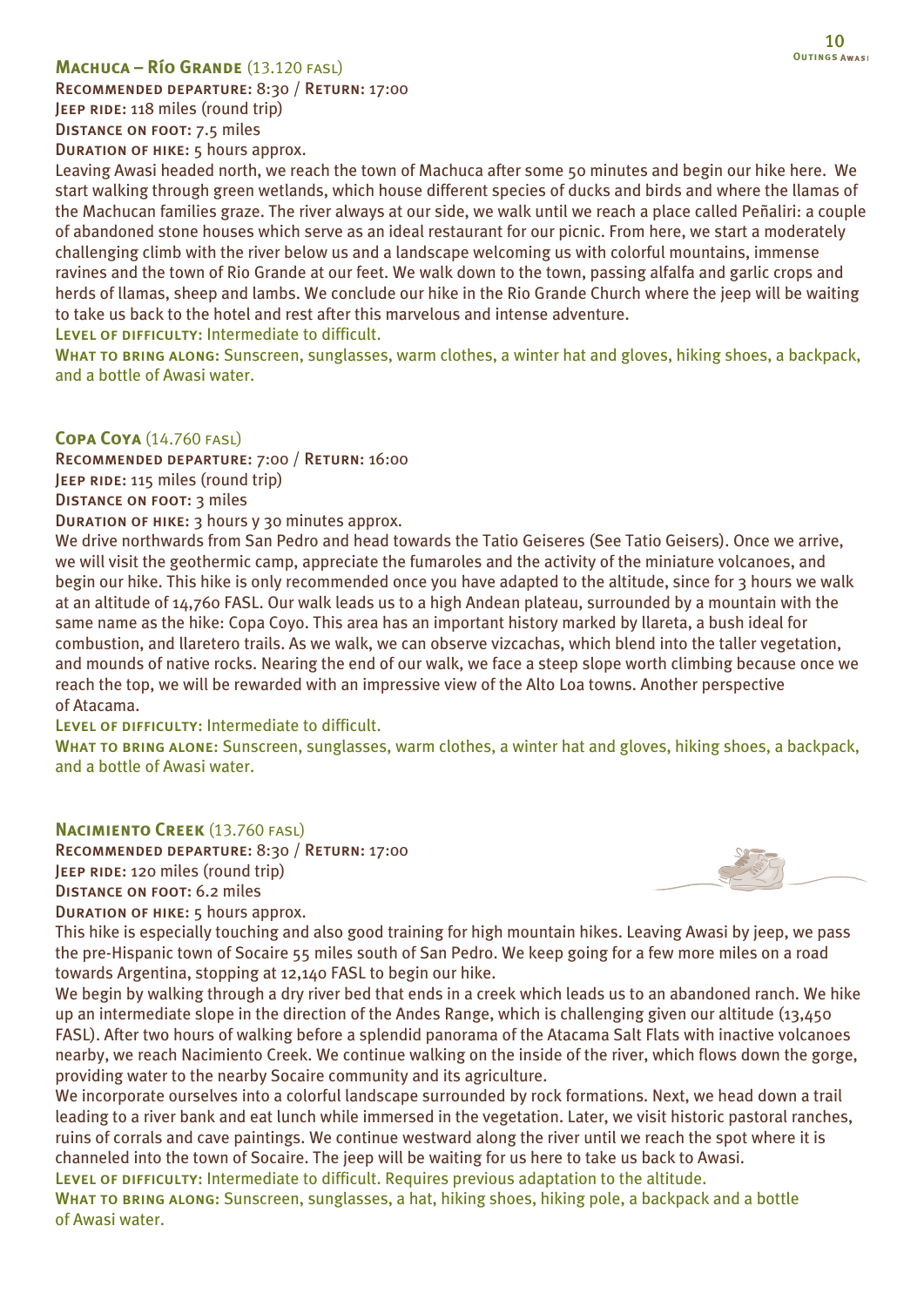### **PATOS CREEK (11.810 FASL)**

Recommended departure: 8:30 / Return: 17:30 JEEP RIDE: 60 miles (round trip) Distance on foot: 9.3 miles

DURATION OF HIKE: 5 hours approx.

We drive southwards from Awasi in jeep until we reach the town of Talabre (See Talabre), where we begin our hike. We will follow the old road that shepherds of the past used to reach the town of Patos. We will cross numerous ravines, but it will be worth it because throughout the route we will see numerous cave paintings in the form of pictographs. These ancient rock paintings tell us about the lives th of shepherds from thousands of years ago and are explained by our local guide who accompanies us on this trip. We stop for lunch by the creek, appreciating how one thread of water running through the area can miraculously make everything green. Finally we reach Patos: a place which was once inhabited by Tabrenenian families in the 40's and whose stone constructions have remained intact over time. We take a different route back to Talabre, protected by the Lascar Volcano.

LEVEL OF DIFFICULTY: Difficulty. Not recommended for people with vertigo.

WHAT TO BRING ALONG: Sunscreen, sunglasses, a hat, hiking shoes, a backpack and a bottle of Awasi water.

**Toco Hill** (18.390 fasl)

Recommended departure: 7:00 / Return: 15:00

JEEP RIDE: 62 miles (round trip)

Distance on foot: 1.25 miles (Ascent: .75 miles; Descent: .75 miles)

Duration of hike: 3 hours 30 minutes approx. (Ascent: 2 and a half hours. Descent: 1 hour)

We leave Awasi in jeep heading east on an international road towards Bolivia and Argentina. After traveling 25 miles, we exit the highway and take a road towards an old sulfur mine called Puric, which will lead us to the base of the hill. Toco hill is located nearly thirty miles from San Pedro, between Volcano Juriques and Chanjnantor Hills (which contains telescopes for the radio astronomical project ALMA), and offers unsurpassed views of the Atacama Salt Flat basin. Once you have reached the summit, you can enjoy the sight of Laguna Blanca in Bolivia. Toco hill is an excellent alternative for those for those just starting in the mountains, or for those with experience who wish to train in order to climb more difficult summits later.

The ascent is fairly easy, since the rise is minimal and the slope is not very pronounced. The decline is even easier, despite the hard-soft surface. The real challenge is the altitude and the cold when there is wind or snow, for which you will need mountain clothing.

The estimated climb is two and a half hours and the descent is one hour, taking into account the acclimatization stops and the time to admire the magnificent landscape.

LEVEL OF DIFFICULTY: Difficult. Requires previous adaptation to the altitude.

WHAT TO BRING ALONG: Sunscreen, sunglasses, a hat, mountain clothes, hiking shoes, a hiking pole, a backpack and a bottle of Awasi water.

**Lascar Volcano** (17.900 fasl)

Recommended departure: 6:00 / Return: 17:00

JEEP RIDE: 160 miles (round trip)

Distance on foot: 93 miles (Ascent: 2,625 feet. Descent: 2,625 feet)

Duration of hike: 3 and a half hours to ascend and 1 and a half hours to descend.

On the eastern slope of the Atacama Salt Flat, between the Simbad Volcano and the unique La Corona Hill, stands the Lascar Volcano. It is perhaps the most active volcano in Chile, rising 17,900 FASL. More than twenty eruptions in the last 150 years are a testament to the blue mountain's great pyrotechnic capacity. The morning of April 18th, 2006 was the last time that the volcano gave signs of anger, causing a massive explosion. A grayish white eruption column rose about 16,000 feet from the large crater and was seen in all areas of the Atacama Salt Flat. Six years ago, a similar explosion caused excitement among the inhabitants of nearby communities. Its continuous vents are a trademark of the San Pedro landscape and the surrounding area.

The jeep ride to reach the base camp follows and old an abandoned international road towards Argentina: el paso Huaitiquina. This road is now in very poor condition, however, it is well worth the trip because we will pass a beautiful landscape, the picturesque town of Talabre, and the beautiful Legia lagoon, with its sulfur yellow colors. After traveling for about 2 hours in this area, we reach the foot of the imposing mountain of smoke, which stands at 15.750 FASL.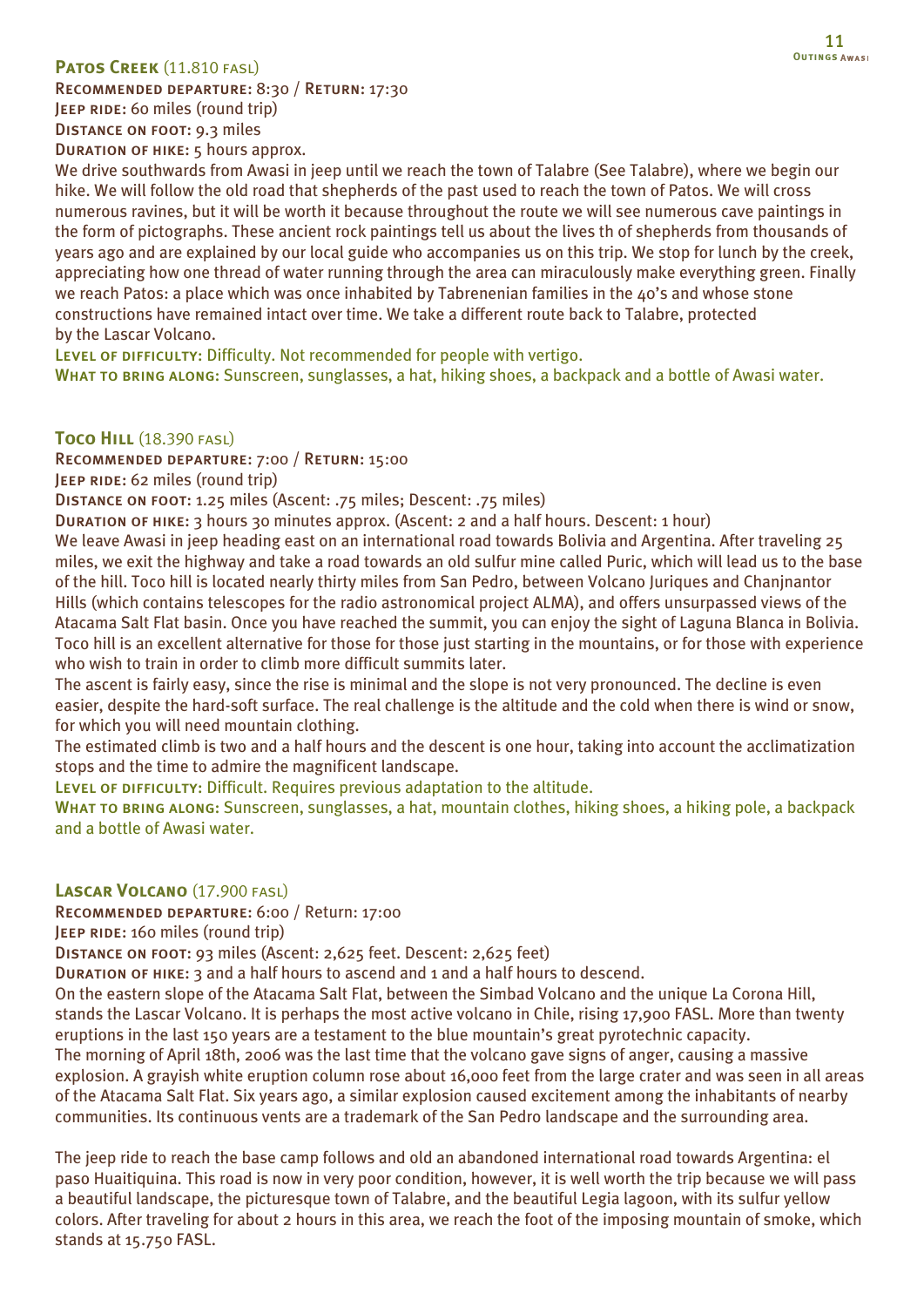The first two-thirds of the climb are the most challenging given the slope of the hillside,

but the land's surface is firm so you can walk at a steady pace, which is important in high altitude walls. The last third is an easy rise, although sometimes it can be difficult, due to the toxic fumes emitted from the crater, especially when the wind blows against it, which is not very common. Once inside the crater, we take in its vast size and beautiful panoramic view of the northwest. The ascent does not end here, but at the summit after about 30 more minutes of walking. From here, we will be surprised by the diameter of the crater as a whole (2,460 feet) and enjoy a spectacular, 360 degree view.

LEVEL OF DIFFICULTY: Difficult. Requires previous adaptation to the altitude.

WHAT TO BRING ALONG: Sunscreen, sunglasses, winter hat and gloves, mountain clothes, hiking shoes, a hiking pole, a backpack and a bottle of Awasi water.

# **SAIRECABUR VOLCANO** (19.590 FASL)

Recommended departure: 6:00 / return: 17:00

JEEP RIDE: 100 miles (round trip)

Distance on foot: 62 miles approx. (Ascent: 1.540 feet. Descent: 1,540.)

Duration of hike: 4 and a half hours to ascend and 3 hours to descend.

Leaving Awasi northeast in jeep, we follow the same road that leads to the Tatio Geysers. Once we arrive at the abandoned camp of the former sulfur mine Sasiel, we redirect towards the base camp of the mountain, which stands about 18.050 FASL.

Located between the Sasiel and Licancabur volcanoes, this impressive peak reaches an altitude of 19.590 FASL, and from here you can see the beautiful landscapes of the Bolivian and Chilean altiplanos.

We begin our hike through risen terrain and large rocks, with a sharp slope making this a demanding climb. After about 4-5 hours, we will have reached the highest peak in the area.

We remain at the summit a few moments to enjoy the spectacular view it offers, and then start our descent, which, due to the quality of the field, takes about three hours.

The climb does not require especial mountaineering techniques, however, given the incline of the slopes and irregularities of the surface, it is not a mountain suitable for everyone, rather, for those who have experience in high mountain hiking and are in excellent physical condition.

LEVEL OF DIFFICULTY: Difficult. Requires prior adaptation to the altitude.

WHAT TO BRING ALONG: Sunscreen, sunglasses, winter hat and gloves, mountain clothes, hiking shoes, a hiking pole, a backpack and a bottle of Awasi water.

# **BIKE OUTINGS**

**Cejar** (7.550 fasl)

Departure: Morning or afternoon

JEEP RIDE: 11.25 miles (from)

Distance on bike: 11.25 miles (to)

Duration of bike ride: 1 hour 45 approx.

We leave Awasi on bike headed south. The route is always flat, inicially on a compact road for the first 3.75 miles and then on dirt for 7.5 miles. The route offers us a 360 degree panoramic view of the three mountain ranges that surround the Atacama Salt Flat basin: The Andes, Domeyko and Salt Ranges. After biking 11.25 miles, we reach Cejar: three turquoise lakes, in one of which you can swim and float due to the high concentration of salt in the water. Here we refresh ourselves from the heat and rest after all our effort.

Level of difficulty: Easy.

WHAT TO BRING ALONG: Sunscreen, sunglasses, an Awasi helmet, comfortable biking clothes and footwear, bathing suit, sandals and a bottle of Awasi water.

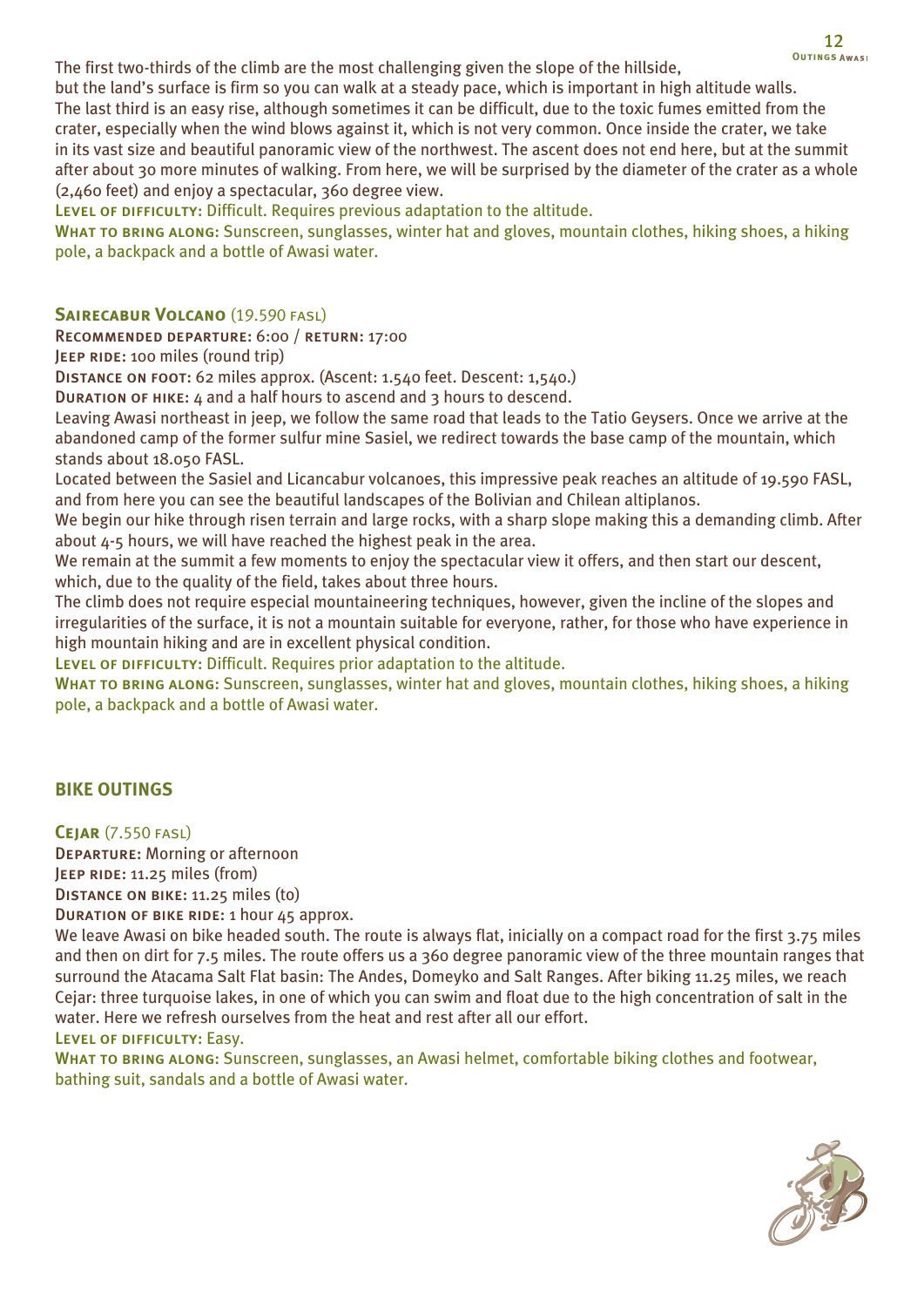### **Coca Rock** (8.200 fasl)

Distance on bike: 18.75 miles (round trip)

DURATION OF BIKE RIDE: 5 hours approx.

We leave Awasi on bike in the direction of the Quitor oasis. We visit the fortress with the same name and continue on to Catarpe ayllu. We pedal through the middle of a landscape marked by the San Pedro River, the colas de zorro that surround it and the Salt Range, which frames the panorama. Next, we follow an old road that joins San Pedro to the city of Calama. This rise consists of a steep slope, leading to a tunnel built in 1930, which we cross to enjoy an extensive view of pure desert on the other side. After pedaling for a few more miles, we stop at Coco Rock: a place where shepherds of the past also stopped to rest and where we can observe the rock art they created over thousands of years ago. Here we enjoy an Awasi-style picnic to regain our strength and move on. We pedal on a dirt road that takes us to the highway leading to San Pedro, and from there we return to Awasi. LEVEL OF DIFFICULTY: Difficult.

WHAT TO BRING ALONG: Sunscreen, sunglasses, an Awasi helmet, comfortable biking clothes and footwear, a backpack and a bottle of Awasi water.

**Devil's Creek – Catarpe** (8.200 fasl)

Departure: Morning or afternoon

JEEP RIDE: 6 miles (return)

Distance on bike: 4.5 miles (to) / 9.3 miles (round trip)

DURATION OF BIKE RIDE: 2 hours approx.

We set out on bike from Awasi and head northeast. We visit the Quitor Pukara, cross the San Pedro River and pedal onward towards Devil's Creek. Once inside the gorge, the road is sandy, winding and flat in general with occasional gentle slopes. The landscape, surrounded by the Salt Range and clay formations, makes this trip an indescribable adventure. After 45 minutes in the ravine, we pedal towards the Catarpe Valley, where we find old adobe houses, some still inhabited, and a beautiful chapel belonging to a local family. Here we find an Awasi truck waiting to take us back to hotel. There is also the possibility of returning on bike.

LEVEL OF DIFFICULTY: Intermediate.

WHAT TO BRING ALONG: Sunscreen, sunglasses, an Awasi helmet, comfortable biking clothes and footwear, a backpack and a bottle of Awasi water.

### **Talabre Descent** (11.750 fasl)

Departur: Morning or afternoon

JEEP RIDE: 63.5 miles (round trip)

Distance on bike: 8.75 miles (descent)

DURATION OF BIKE RIDE: 30 minutes approx.

Leaving Awasi in jeep, we head south on a paved road that leads to Paso Sico, bordering Argentina. After driving for nearly 30 miles, we turn east and continue for 8.75 more miles, distance which we will travel again upon our descent. We reach Talabre and walk around the town amidst their crops, dirt roads and stone houses. Then we prepare for our descent: approximately 30 minutes of pedaling immersed in the landscape: a view of the Atacama Salt Flat in all its splendor, the Tumisa and Corona hills at our side and the Domeyko Range on the horizon with mount Kimal awaiting for us upon our arrival.

LEVEL OF DIFFICULTY: Difficult.

WHAT TO BRING ALONG: Sunscreen, sunglasses, an Awasi helmet, comfortable biking clothes and footwear, a backpack and a bottle of Awasi water.

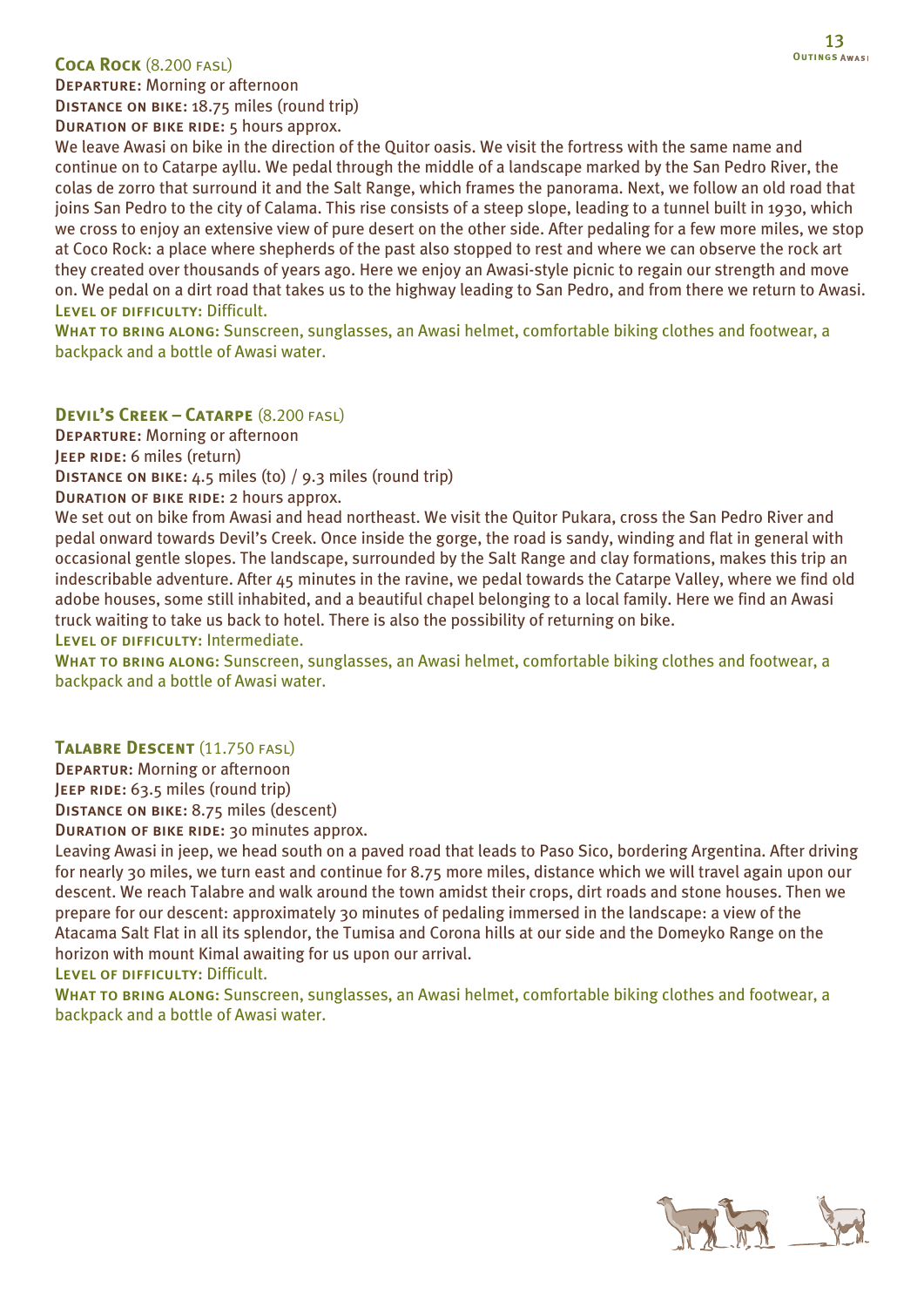### **Tulor** (8.200 fasl)

Departure: Morning or afternoon

JEEP RIDE: 7.5 miles (return)

Distance on bike: 7.5 miles (to) / 15 miles (round trip)

Duration of bike ride: 1 hour and a half approx.

Leaving Awasi by bike, we head south towards the Coyo ayllu. There are several paths we can take to reach Tulor, all of which offer a spectacular view of the Salt Range. Upon entering the Coyo ayllu, we have a taste of what Atacama culture is like today: we see different local crops, old adobe houses and trees native to San Pedro de Atacama, such as Chañares and Algarrobos. Once we reach the archaeological site of the town of Tulor, we travel back in time to see how the former inhabitants of Atacama built their homes and formed a complex society on the shores of the Salt Flat. The jeep will be waiting to take us back to Awasi, however we also have the option to return to the hotel on bike.

LEVEL OF DIFFICULTY: Intermediate.

WHAT TO BRING ALONG: Sunscreen, sunglasses, an Awasi helmet, comfortable biking clothes and footwear, a backpack and a bottle of Awasi water.

**Ayllus** (8.000 fasl)

Departure: Morning or afternoon

Distance on bike: 5 miles

Duration of bike ride: 1.5 hrs. approx.

Leaving Awasi on bike, we head towards some of San Pedro's agricultural communities: Solor, Solcor, Sequitor, Larache, Quitor and Catarpe. This tour allows us to appreciate another side of the town, different from the main street and the tourist attractions. Here we will see the sectors where the majority of the San Pedro population actually lives, their fields and current construction patterns and lifestyles.

Level of difficulty: Easy.

WHAT TO BRING ALONG: Sunscreen, sunglasses, an Awasi helmet, comfortable biking clothes and footwear, a backpack and a bottle of Awasi water.

### **HORSEBACK RIDING**

**Ayllus** (8.000 fasl) Departure: Morning or afternoon Distance: 6 miles

Duration: 2 hours approx.

This is a calm horseback ride around the town which takes us through narrow streets, past typical houses of the area and towards some ayllus close to Awasi. We can also travel a little bit farther to visit more distant ayllus, such as the Solor, towards the south, or Quitor ayllu, towards the north.

Level of difficulty: Easy.

WHAT TO BRING ALONG: Sunscreen, sunglasses, an Awasi helmet, long pants and shirt, boots or closed-toed shoes and a bottle of Awasi water.

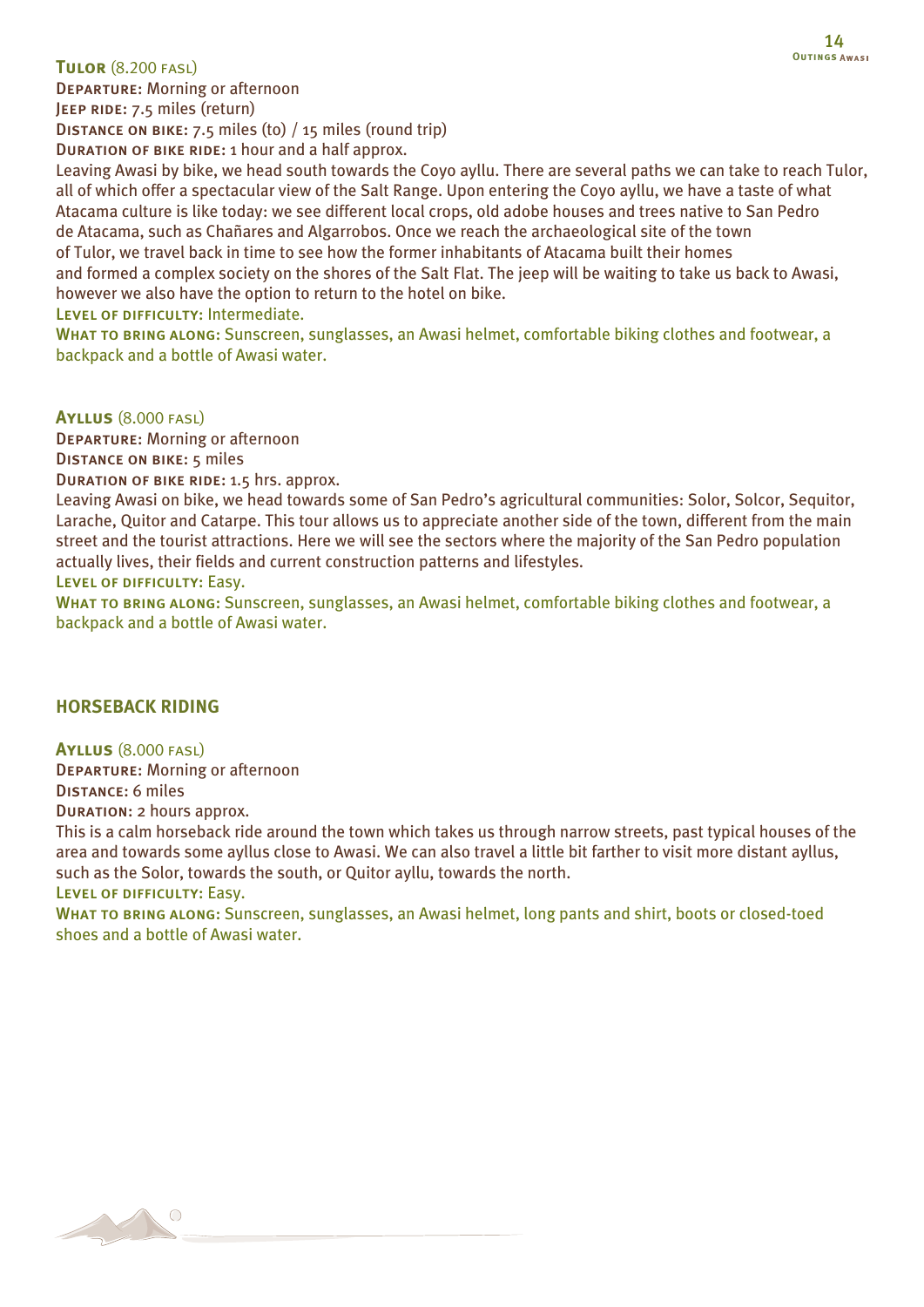### **Barrancas** (8.860 fasl)

Departure: Morning Distance: 12.5 miles

Duration: 5 hours approx to the path

This outing gives you a true taste of adventure. Leaving Awasi in the direction of the Quitor Pukara, we cross the San Pedro River and continue towards the Catarpe Ayllu. We follow an old trail that goes up the Salt Range, leading us to a tunnel. Once we've reached the top of the mountain range, we continue along its cliffs, with panoramic views of the Catarpe Valley and the San Pedro de Atacama Oasis, in addition to a splendid view of the Andes mountain range. We begin our return trip by descending large sand dunes that lead to Death Valley and follow the path towards the village.

LEVEL OF DIFFICULTY: Intermediate to difficult. Requires experience and control of the horse.

WHAT TO BRING ALONG: Sunscreen, sunglasses, an Awasi helmet, long pants and shirt, boots or closed-toed shoes and a bottle of Awasi water.

# **Moon Valley** (8.200 fasl)

Departure: Morning or afternoon

Distance: 6.2 miles (to)/12.4 miles (round trip)

Duration: 2 and a half hours approx. (to) / 5 hours approx. (round trip)

From San Pedro, we take a road that crosses the Salt Range towards Moon Valley. We move over dunes and salt crusts and cross labyrinths of clay. Most of our ride is on flat terrain, making it possible to gallop at a calm pace. We reach a dune in the "Central Crater" of Moon Valley, which offers us a wonderful view of the Salt and Andes Range. There is the possibility of riding back to the hotel on horseback or returning by car. LEVEL OF DIFFICULTY: Intermediate.

WHAT TO BRING ALONG: Sunscreen, sunglasses, an Awasi helmet, long pants and shirt, boots or closed-toed shoes and a bottle of Awasi water.

### **Death Valley** (8.200 fasl)

Departure: Morning or afternoon

## Distance: 3.75 miles (round trip)

# DURATION: 3 hours approx.

Setting out on horseback from Awasi in the direction of the Quitor Oasis, we ride on a narrow dirt road towards Death Valley. This time the Salt Range offers us a backdrop of huge clay formations and large dunes, which makes riding through this terrain both strange and exciting. After leaving the mountains, we follow a path back to Awasi.

### Level of difficulty: Easy.

WHAT TO BRING ALONG: Sunscreen, sunglasses, an Awasi helmet, long pants and shirt, boots or closed-toed shoes and a bottle of Awasi water.

### **Devil's Creek** (8.200 fasl)

Departure: Morning or afternoon Distance: 10 miles approx. (round trip)

Duration: 4 hours approx.

Leaving Awasi on horseback, we set out towards the Catarpe Oasis. Along our way, we visit the fortress, Quitor Pukara, the site of Atacamenian and Spanish confrontations in 1543. We keep riding with the San Pedro River alongside us, which we must cross to enter Devil's Creek. A narrow, winding road shows us the secrets of the Salt Range: caves, gypsum formations and salt crystals covered with clay. Once we leave the gorge, we follow a road towards San Pedro near the Vilama sulfur.

LEVEL OF DIFFICULTY: Intermediate.

WHAT TO BRING ALONG: Sunscreen, sunglasses, an Awasi helmet, long pants and shirt, boots or closed-toed shoes and a bottle of Awasi water.